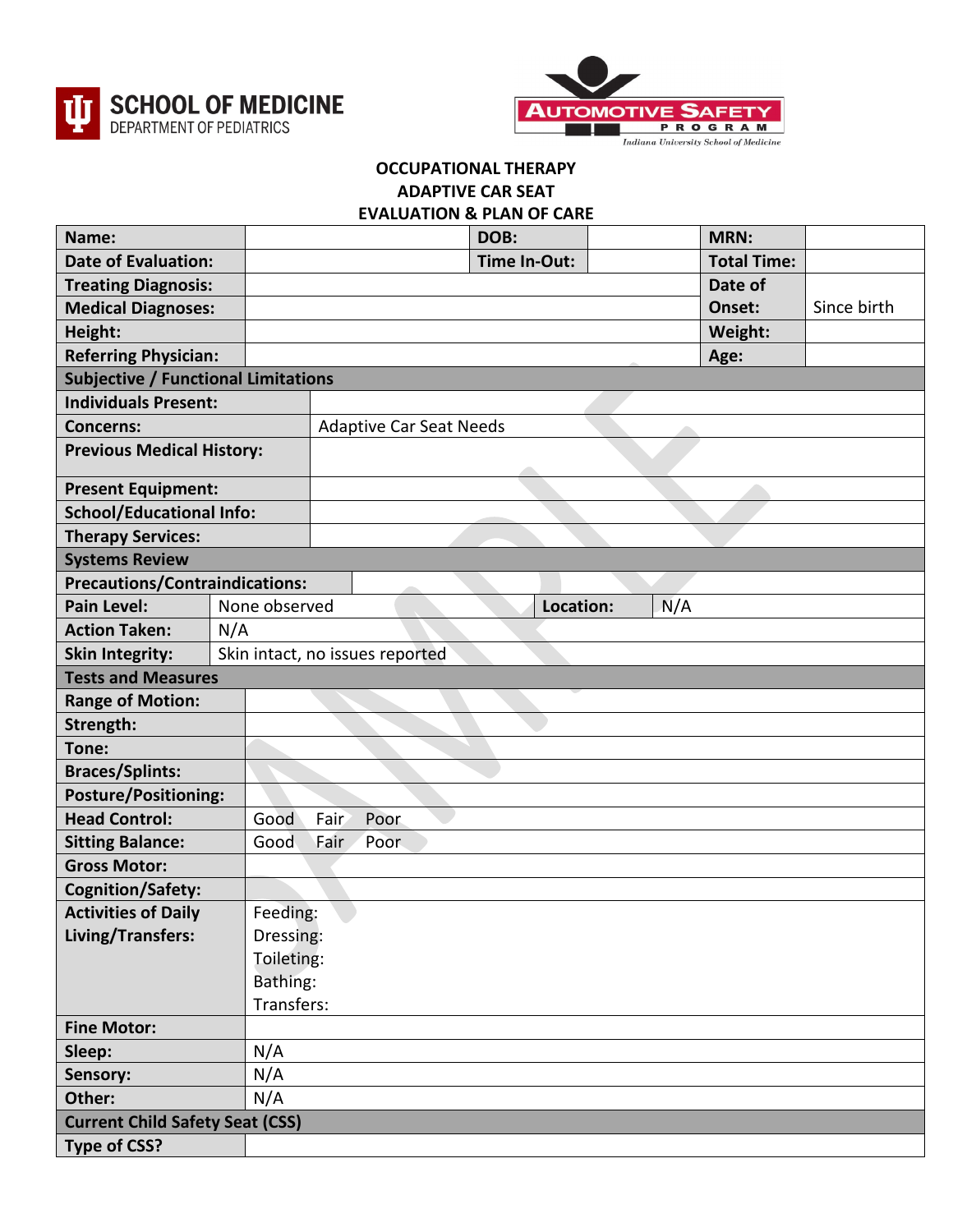



| Seating position of                                                                                                                                   | <b>Driver</b>                                                                                     |                                                                             | <b>FC</b>                                                                           |  | <b>FR</b>         |  |  |
|-------------------------------------------------------------------------------------------------------------------------------------------------------|---------------------------------------------------------------------------------------------------|-----------------------------------------------------------------------------|-------------------------------------------------------------------------------------|--|-------------------|--|--|
| child in vehicle?                                                                                                                                     | ML                                                                                                |                                                                             | MC                                                                                  |  | <b>MR</b>         |  |  |
|                                                                                                                                                       | <b>RL</b>                                                                                         |                                                                             | <b>RC</b>                                                                           |  | <b>RR</b>         |  |  |
| <b>Additional Number of</b>                                                                                                                           | Number of Children?                                                                               |                                                                             | (mark letter of child in box above)                                                 |  |                   |  |  |
| <b>Children in CSS or</b>                                                                                                                             | А:                                                                                                | D:                                                                          |                                                                                     |  |                   |  |  |
| safety belts?                                                                                                                                         | B:                                                                                                | E:                                                                          |                                                                                     |  |                   |  |  |
|                                                                                                                                                       | C:                                                                                                | F:                                                                          |                                                                                     |  |                   |  |  |
| Year/Type of Vehicle?                                                                                                                                 |                                                                                                   |                                                                             |                                                                                     |  |                   |  |  |
| <b>Current CSS</b>                                                                                                                                    |                                                                                                   |                                                                             |                                                                                     |  |                   |  |  |
| Assessment?                                                                                                                                           |                                                                                                   |                                                                             |                                                                                     |  |                   |  |  |
| <b>Plan of Care / Occupational Therapy Goals:</b>                                                                                                     |                                                                                                   |                                                                             |                                                                                     |  | <b>Time Frame</b> |  |  |
|                                                                                                                                                       |                                                                                                   | 1. Projected type of adaptive car seat discussed with patient/caregiver.    |                                                                                     |  | Today             |  |  |
| 2.                                                                                                                                                    |                                                                                                   | Patient/Caregiver in agreement with adaptive car seat and goals.            |                                                                                     |  | Today<br>6 months |  |  |
| 3. To provide crash tested automotive restraint system for safe, secure transport in a                                                                |                                                                                                   |                                                                             |                                                                                     |  |                   |  |  |
|                                                                                                                                                       |                                                                                                   |                                                                             | motor vehicle to and from school, medical appointments and within the community.    |  |                   |  |  |
|                                                                                                                                                       | 6 months<br>4. Patient fitted into equipment with detailed description of process including strap |                                                                             |                                                                                     |  |                   |  |  |
|                                                                                                                                                       | placement, strap tension, retainer clip placement, special features of the adaptive car           |                                                                             |                                                                                     |  |                   |  |  |
|                                                                                                                                                       | seat and reason for use and receive owner's manual.                                               |                                                                             |                                                                                     |  |                   |  |  |
|                                                                                                                                                       | 6 months<br>5. Caregiver instructed in correct use, placement and attachment in vehicle including |                                                                             |                                                                                     |  |                   |  |  |
| tether.                                                                                                                                               |                                                                                                   |                                                                             |                                                                                     |  |                   |  |  |
| 6. Caregiver instructed to take vehicle to dealer for tether installation. Refer to adaptive<br>6 months                                              |                                                                                                   |                                                                             |                                                                                     |  |                   |  |  |
| car seat manual and vehicle manual for specific instructions.<br>7. Patient/Caregiver will verbalize and demonstrate understanding of use and care of |                                                                                                   |                                                                             |                                                                                     |  |                   |  |  |
| adaptive car seat.                                                                                                                                    |                                                                                                   |                                                                             |                                                                                     |  | 6 months          |  |  |
|                                                                                                                                                       |                                                                                                   |                                                                             | 8. Patient/Caregiver will verbalize understanding of how to properly secure medical |  | 6 months          |  |  |
| equipment during transport.                                                                                                                           |                                                                                                   |                                                                             |                                                                                     |  |                   |  |  |
|                                                                                                                                                       |                                                                                                   |                                                                             | 9. Caregiver demonstrated ability to install adaptive car seat correctly.           |  | 6 months          |  |  |
| <b>Assessment/Rationale for</b>                                                                                                                       |                                                                                                   | Patient was evaluated today for adaptive car seat needs. He/She would       |                                                                                     |  |                   |  |  |
| <b>Continued Skilled Care:</b>                                                                                                                        |                                                                                                   |                                                                             | benefit from the new adaptive car seat, parts and accessories as indicated          |  |                   |  |  |
|                                                                                                                                                       |                                                                                                   |                                                                             | below and in the Letter of Medical Necessity. It is imperative that a therapist     |  |                   |  |  |
|                                                                                                                                                       |                                                                                                   |                                                                             | be present at time of delivery of the adaptive car seat. This ensures proper        |  |                   |  |  |
|                                                                                                                                                       |                                                                                                   |                                                                             | positioning of the child in the adaptive car seat so it can continue to be          |  |                   |  |  |
|                                                                                                                                                       |                                                                                                   |                                                                             | safely and appropriately used and installed by the caregiver. Return visits to      |  |                   |  |  |
|                                                                                                                                                       |                                                                                                   |                                                                             | occupational therapy for adjustments and ongoing re-evaluation may be               |  |                   |  |  |
|                                                                                                                                                       | needed.                                                                                           |                                                                             |                                                                                     |  |                   |  |  |
| <b>Recommended Frequency of</b>                                                                                                                       |                                                                                                   | 1x in 6 months                                                              |                                                                                     |  |                   |  |  |
| Treatment:                                                                                                                                            |                                                                                                   |                                                                             |                                                                                     |  |                   |  |  |
| <b>Treatment Plan (CPT Codes):</b>                                                                                                                    |                                                                                                   | Adaptive car seat fitting/adjustments - Home instruction/Self-Care (97535)- |                                                                                     |  |                   |  |  |
|                                                                                                                                                       | 6 units                                                                                           |                                                                             |                                                                                     |  |                   |  |  |
| <b>Rehabilitation Potential:</b>                                                                                                                      | Good                                                                                              |                                                                             |                                                                                     |  |                   |  |  |
| <b>Plan of Care Cert Dates:</b>                                                                                                                       |                                                                                                   |                                                                             |                                                                                     |  |                   |  |  |
| <b>Recommended Equipment:</b>                                                                                                                         |                                                                                                   |                                                                             |                                                                                     |  |                   |  |  |
| <b>DME Vendor:</b>                                                                                                                                    |                                                                                                   |                                                                             |                                                                                     |  |                   |  |  |
| <b>Evaluation Complexity:</b>                                                                                                                         |                                                                                                   | <b>Occupational Profile/History-</b>                                        |                                                                                     |  |                   |  |  |